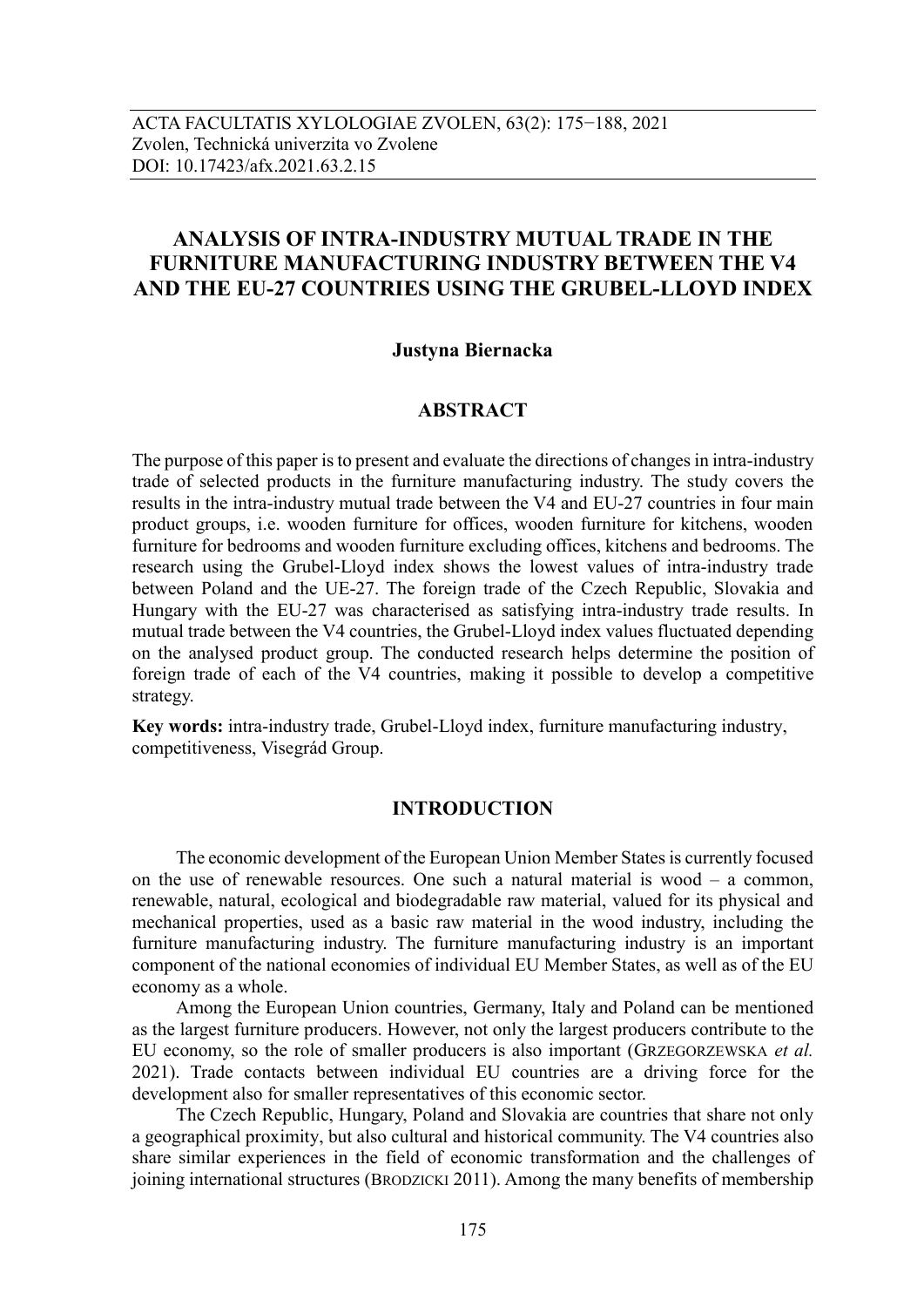in the European Community, the very strong impulse in the development of trade turnover deserves attention. Trade has also been an important mechanism of integration into the European Union's markets (KAWECKA-WYRZYKOWSKA *et al.* 2017). However, opening up the EU market also brings challenges, such as increasing competition (ŁAPIŃSKA 2017).

There are forecasts, stating that furniture consumption will increase significantly in Europe mainly due to a high demand for luxury furniture products (ZION MARKET… 2018). The projected increase in demand for furniture may result in increased market competition. Therefore, furniture manufacturing companies are likely to face many challenges. Due to the growing importance and the need to build a competitive advantage of the product offered, the furniture manufacturing industry has become of interest to modern science.

From the point of view of the national economy (as well as at an individual level), building a competitive advantage through constant development is a key factor.

GRZEGORZEWSKA *et al.* (2020) recognises many factors influencing the competitiveness of enterprises and the furniture manufacturing industry as well dividing them into external and internal. According to SUJOVÁ *et al.* (2015), one of the most important factors is obviously the availability of wood, which is the basic raw material used in production, while the demand for products of the furniture manufacturing industry is factor that is just as important. Other factors influencing competitiveness of the furniture manufacturing industry worth mentioning are: economic and market conditions such as changes in prices of wood raw materials and fluctuations in exchange rates, as well as by changes and consumer preferences. The competitiveness of the furniture manufacturing industry is also influenced by drivers, such as economic growth, urbanisation, trends in housing and construction and family incomes (GRZEGORZEWSKA *et al.* 2021). This subject formed part of the work of WANAT and KLUS (2015) and - using the indicator method – also of RATAJCZAK *et al.* (2008). According to their research, the factors determining the competitiveness of the wood industry sector can be presented in the following groups: institutional (political and legal conditions), natural (environmental conditions and resources specific to the industry, as a natural economy based on wood - a renewable raw material), economic (the economic situation and market processes taking place in it), industrial (relations and interactions of entities - industry participants and sectoral state policy) as well as other conditions (social aspects). According to CVETANOVIĆ *et al.* (2019) the competitiveness is manifested as a company's ability to compete on domestic and foreign markets, as well as the ability to support business. In general, the researchers define competitiveness as the ability of companies, industries, regions or nations to generate high income and employment. In the literature, however, there is no generally accepted definition of the competitiveness of a sector. As a result, macro-scale competitiveness measures are used at the level of sector competitiveness research (SUJOVÁ *et al.* 2015).

The foreign trade balance is a logical basis for measuring competitiveness, as it deals with the analysis of competitive advantage (CVETANOVIĆ *et al.* 2019). As there is no common concept of competitiveness in the literature, this results in there being no single measure of competitiveness of an entire economy or a sector. The most commonly used competitiveness measures are:

- a). the Grubel-Lloyd index, which analyses the share of intra-sectoral character of goods in foreign exchange;
- b). the Revealed Comparative Advantage index, which comes in several versions and can be used to assess the competitiveness of an entire economy as well as sectors thereof;
- c). the Michaely index, which measures the share of a given commodity group in total exports;
- d). the Contribution to Trade Balance index, which measures the share of given sectors in the national trade balance (CVETANOVIĆ *et al.* 2019).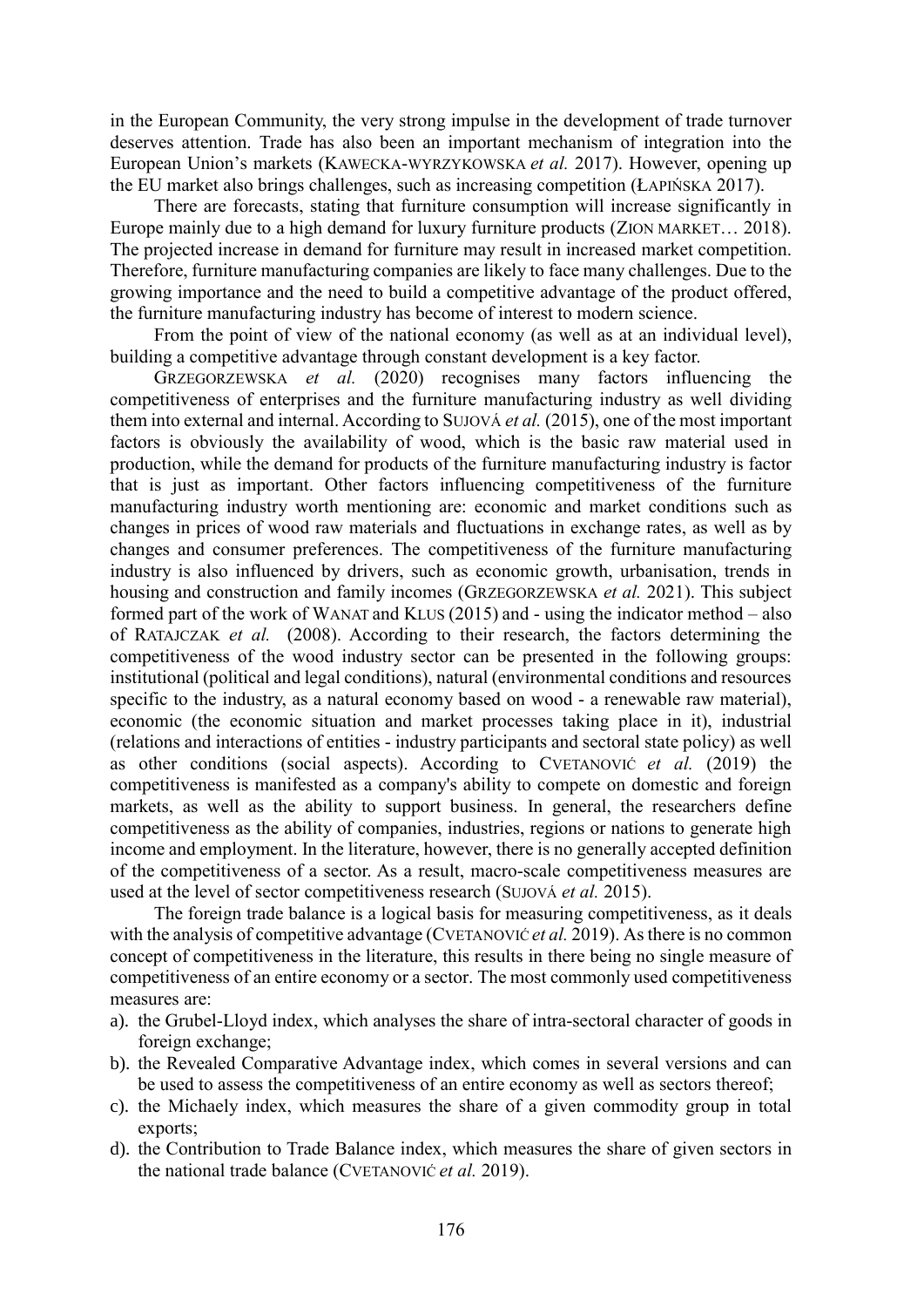These models have most often appeared in scientific research (MISALA 1985, GREENAWAY, THARAKAN 1986, CZARNY 2002, MOLENDOWSKI 2006, MOLENDOWSKI and POLAN 2015). Two main directions of using these indexes for analyses should be distinguished here: literally to measure the intensity of intra-industry exchange at the level of economies and selected industries and as a way to estimate competitiveness.

Scientists have proposed many models for measuring the intensity of intra-industry trade, but most of them are based on Grubel and Lloyd's formula and - despite the passage of time – the Grubel and Lloyd index is still highly appreciated by most researchers (ŁAPIŃSKA 2014). For this reason it was used in the calculations made for the purposes of this paper.

More modern research in this field has been carried out by PLUCIŃSKI (1996) and WYSOKIŃSKA (1995), with the works by MISALA (1985) and MISALA and PLUCIŃSKI (2000) being considered the most complex.

The Grubel-Lloyd index can be used to analyse aggregated goods as proposed by the authors of the formula: either on the basis of the similarity of goods from the point of view of the production process, or on the basis of the substitutability of goods from the point of view of the consumer (GRUBEL 1967, GRUBEL and LLOYD 1975). To avoid mistakes, it is enough to choose the appropriate classification group in foreign trade (the HS or the SITC classification). On the other hand, the increased fragmentation of production processes may cause problems when trying to define a specific sector of industry. The reason for this is the increase in the share of processed semi-finished goods in international trade (KAWECKA-WYRZYKOWSKA *et al.* 2017).

Contemporary international trade is increasingly based on intra-industry trade. The phenomenon of intra-industry trade occurs when exports and imports within the same industry take place at the same time (CZARNY 2002), most often concerns goods that are highly differentiated and substitutable for each other (KLIMCZAK 2016).

The intra-industry trade tends to occur among geographically close rich countries that share a similar economic structure and level of development (OECD ECONOMIC GLOBALISATION INDICATORS 2010). The factors that are most often mentioned as key for the development of intra-industry trade are: processes of differentiation of final goods and differentiation of demand, similar tastes of consumers, similar costs of production factors. Other contributing development of intra-industry trade factors are the proliferation of technological products and processes and absence of obstacles in international trade (MISALA and PLUCIŃSKI 2000).

As shown by empirical research and observation an increasing part of contemporary trade takes place between countries with a similar structure of production and consumption. Higher shares of intra-industry trade are observed between industrialized countries, with similar production factors. This situation is often described in the literature as "North-North" trade type. The growth of intra-industry trade is favoured by similar level of development of the economies and their size, as well as similar level of GDP per capita. In relations between countries with limited industrial production capacities, lower results in intra-industry trade should be observed – the trade will rather be inter-industry, using the complementarity of products, than we are dealing with "South-South" type of trade. On the other hand, in the case of trade relations between countries with different levels of industrial development, we can deal with disproportions in production potential and different consumer behaviours (BRODZICKI 2011, KLIMCZAK 2016).

In contemporary studies on the subject, hypotheses about the development of intraindustry trade between developed and developing countries can be found; some of them predict a decline in the importance of this trade type as a result of its increased liberalization (THARAKAN and KERSTENS 1995, GREENAWAY and THARAKAN 1986)**.**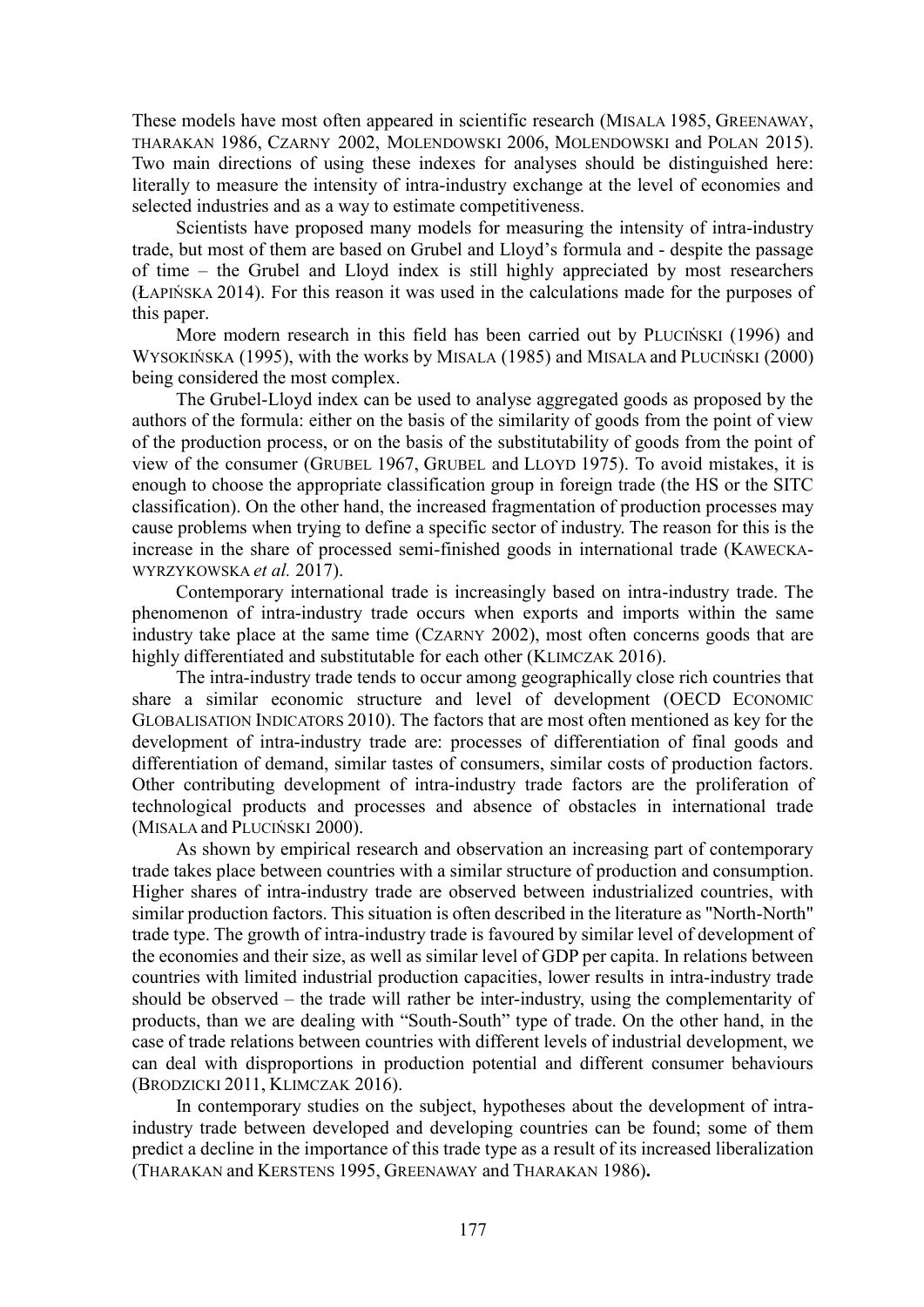The research in the field of intra-industry trade concerned entire economies, but also individual sectors, e.g. chemical and agri-food (ŁAPIŃSKA 2014, 2017). The part of the research papers concerned specific regions or selected countries (TALAR 2012, TOPOROWSKI 2013, WYSOKIŃSKA, 1995) or focused on the assessment of the wood processing industry competitiveness (SUJOVÁ *et al.* 2015, PAROBEK *et al.* 2016), or selected sectors of the industry (GRZEGORZEWSKA *et al.* 2020). With the competitiveness of the wood processing industry on a macro scale also dealt HAJDÚCHOVÁ and HLAVÁČKOVÁ (2014).

In recent years, however, there were not many studies dealing with the issue of intraindustry trade measured by the Grubel-Lloyd index for the Visegrád Group countries, especially for specific groups of the furniture manufacturing industry products. The furniture manufacturing industry products are characterised by high added value, which makes them excellent exports products, that can maintain the growing trend of the foreign trade balance. Therefore, it seems reasonable to attempt to assess the size and development of intra-industry exchange for more precisely defined groups of furniture products.

The aim of this paper is to analyse mutual relations in foreign trade balance and attempt to examine the competitiveness of the furniture manufacturing industry of four countries belonging to the Visegrád Group with the use of the Grubel-Lloyd index.

#### **MATERIALS AND METHODS**

As the first step in the intra-industry trade research on selected segments of the furniture industry, share of imports of the V4 countries for each of the chosen products was analysed.

The measure of the foreign trade structure of the country is the share of a country's import of a given industry sector or group of products compared to its export, as shown in the formula:

$$
T_S = \frac{I_{ij}}{E_{ij}} \cdot 100\%
$$
 (1)

where:

 $T<sub>S</sub>$  – trade exchange structure index (%),

 $I_{ij}$  – import of i<sup>th</sup> group of products from j<sup>th</sup> country (USD),

 $\dot{E}_{ij}$ - export of i<sup>th</sup> group of products to j<sup>th</sup> country (USD).

If the calculated value exceeds 100, it means that the value of imported goods and services exceeds the value of goods and service sales to abroad consumers in a given country. The obtained results will make possible to indicate which countries are a net importer or net exporter in the analysed product group.

The next step of the research was verifying the intra-industry trade value in each of the analysed countries for individual product groups, and then calculating the intensity of intraindustry exchange for a given product group in the analysed countries.

The most commonly used method for determining the volume of intra-industry trade is the Grubel and Lloyd index, developed in 1975. This measure allows to determine the volume of intra-industry trade between country "j" for sector (or product group) "j" is defined as follows:

$$
GL_V = (E_{ij} + I_{ij}) - |E_{ij} - I_{ij}|
$$
\n(2)

where:

 $GL_V$  – Grubel-Lloyd by volume - index of intra-industry trade (USD),

Eij- as above,

 $I_{ii}$  – as above.

The volume of intra-industry trade is therefore equal to the total volume of trade within the industry  $(E_{ij} + I_{ij})$  less net export or import  $|E_{ij} - I_{ij}|$ . This quantity is expressed in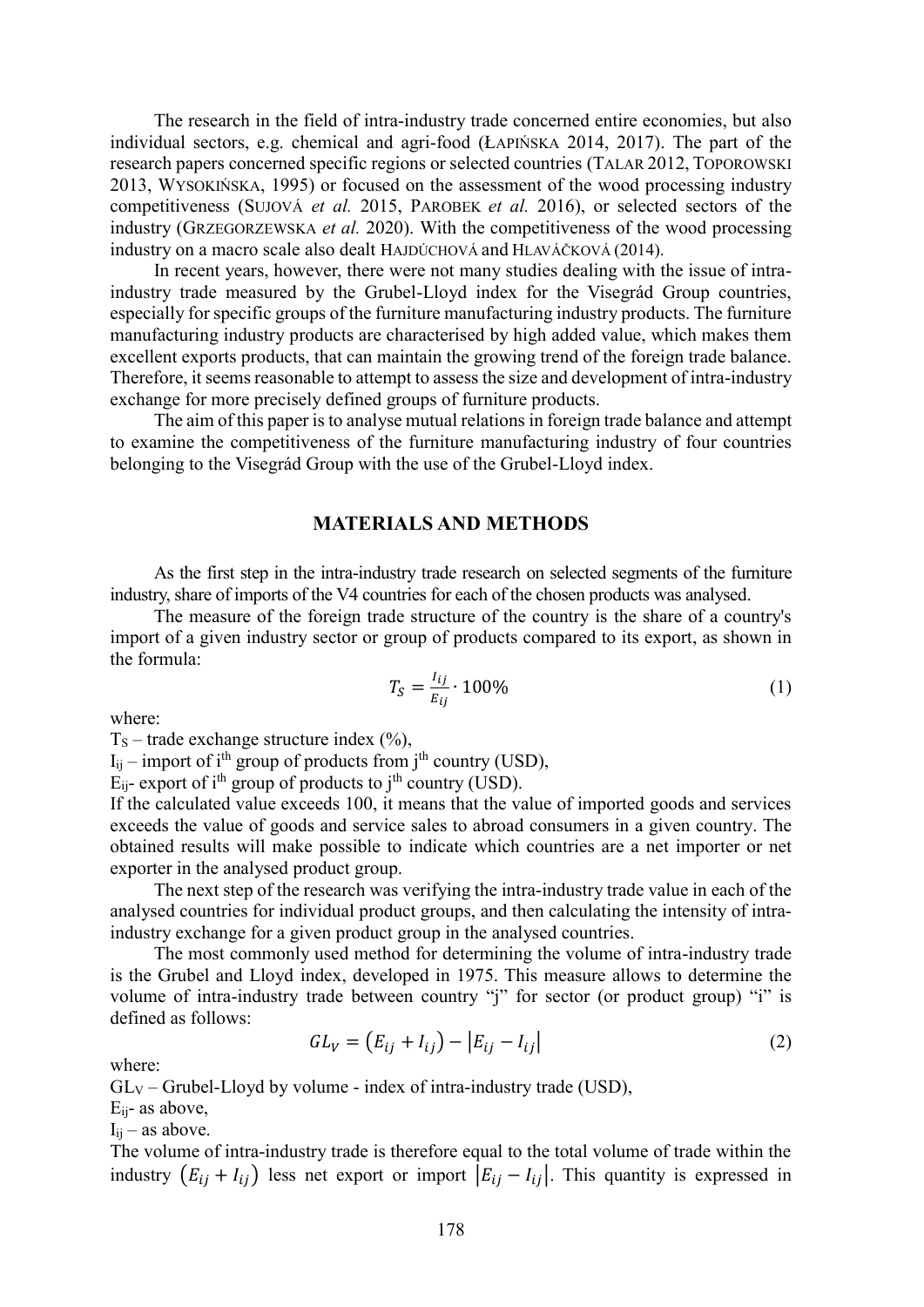absolute terms.

To calculate the intensity of intra-industry trade, the following model is most often used:

$$
GL_S = 1 - \frac{|E_{ij} - I_{ij}|}{(E_{ij} + I_{ij})} \cdot 100
$$
\n(3)

where:

 $GL<sub>S</sub>$  – Grubel-Lloyd by intensity - index of intra-industry trade (%),

Eij- as above,

 $I_{ij}$  – as above.

The Grubel-Lloyd index (3) varies between 0 and 100. For example, if a given country only imports or only exports goods or services within a sector, it means that intra-industry trade does not occur – then  $GL<sub>S</sub>$  index approaches 0. Similarly, if for a given country there are simultaneous exports and imports of goods and services belonging to the same industry sector, then the GL<sub>S</sub> index value approaches 100 and intra-industry trade is observed.

The Grubel-Lloyd index (3) values were calculated for the Visegrád Group countries and additionally for the European Union countries in order to compare the results.

The analysis of the intra-industry trade was carried out on the basis of the Grubel-Lloyd index (2) and (3) calculated at the level of 6-digit CN codes in  $2015-2020$  years for four groups of furniture products, namely:

a CN 940330: wooden furniture for offices (excluding seats),

b CN 940340: wooden furniture for kitchens (excluding seats),

c CN 940350: wooden furniture for bedrooms (excluding seats),

d CN 940360: wooden furniture (excluding offices, kitchens, bedrooms and seats). All analyses were performed using the LibreOffice package.

# **RESULTS AND DISCUSSION**

Table 1 summarises the values of the trade exchange structure index (1) obtained for the analysed countries of the Visegrád Group. Trade in wooden furniture for offices, kitchens, bedrooms and other wooden furniture with the European Union in the period 2015 to 2020 is analysed.

|                               | Partner | <b>Czech Republic</b> | Hungary | Poland | Slovakia |  |  |  |
|-------------------------------|---------|-----------------------|---------|--------|----------|--|--|--|
| <b>Group of products</b>      | Year    | $T_s$ [%]*            |         |        |          |  |  |  |
|                               | 2015    | 70.32                 | 179.40  | 18.03  | 33.61    |  |  |  |
|                               | 2016    | 33.98                 | 107.21  | 16.95  | 28.95    |  |  |  |
| Wooden furniture for          | 2017    | 42.92                 | 289.54  | 29.38  | 33.09    |  |  |  |
| offices (excluding seats)     | 2018    | 36.42                 | 428.93  | 17.08  | 47.17    |  |  |  |
|                               | 2019    | 40.28                 | 547.55  | 11.90  | 70.69    |  |  |  |
|                               | 2020    | 52.20                 | 204.33  | 11.18  | 66.70    |  |  |  |
|                               | 2015    | 226.07                | 105.14  | 18.03  | 14.37    |  |  |  |
|                               | 2016    | 210.97                | 136.64  | 16.95  | 24.82    |  |  |  |
| Wooden furniture for          | 2017    | 257.10                | 133.73  | 29.38  | 49.00    |  |  |  |
| kitchens (excluding<br>seats) | 2018    | 284.90                | 154.57  | 17.08  | 66.73    |  |  |  |
|                               | 2019    | 281.89                | 170.53  | 11.90  | 78.45    |  |  |  |
|                               | 2020    | 277.60                | 148.81  | 11.18  | 222.63   |  |  |  |

**Tab. 1 Trade exchange structure index values for selected wooden furniture products between Visegrád Group countries and the European Union in the period 20152020.**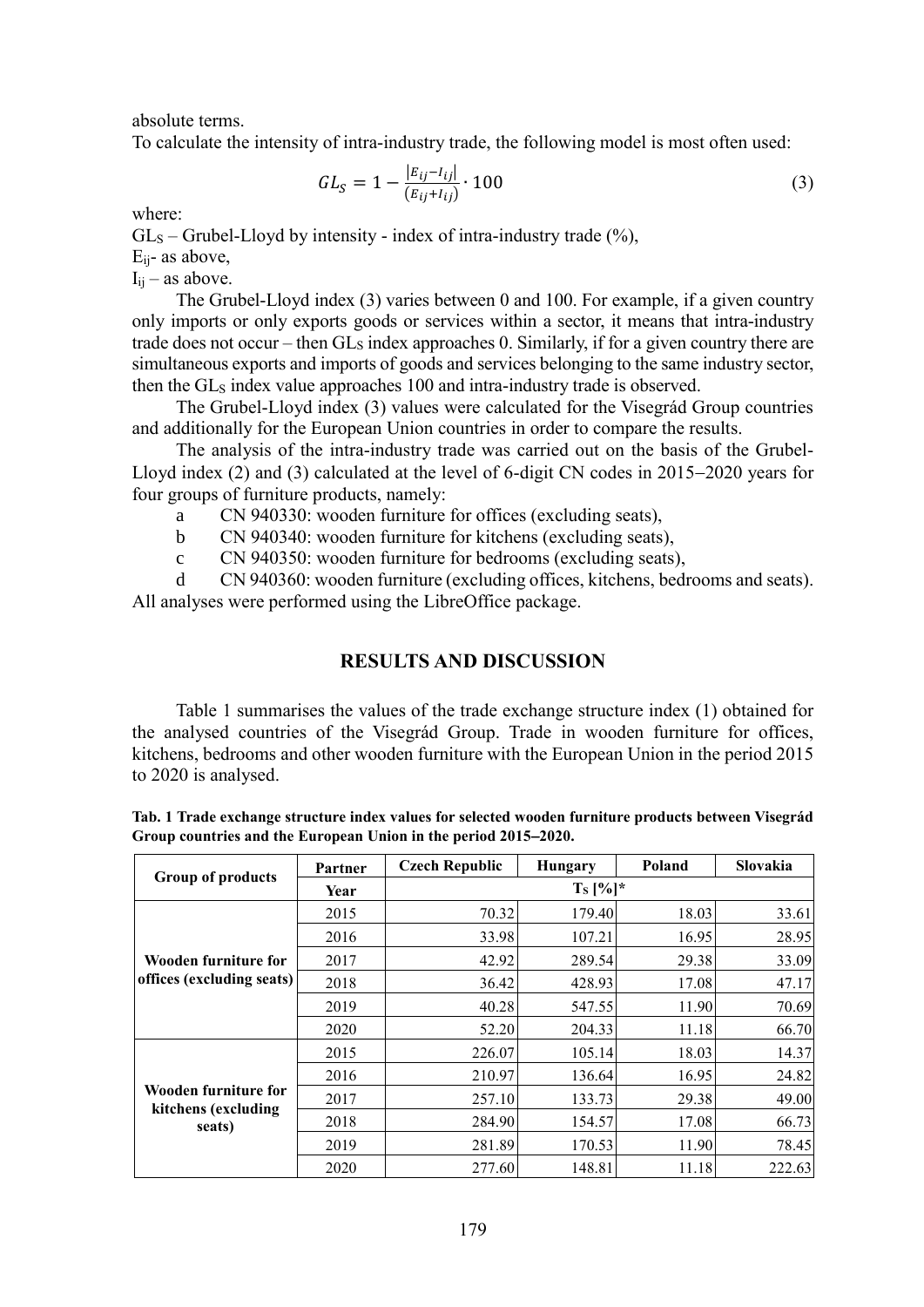|                                                         | 2015 | 61.97  | 47.22  | 8.54 | 74.72 |
|---------------------------------------------------------|------|--------|--------|------|-------|
|                                                         | 2016 | 75.39  | 41.51  | 6.12 | 71.62 |
| Wooden furniture for                                    | 2017 | 61.30  | 46.40  | 6.63 | 77.43 |
| bedrooms (excluding<br>seats)                           | 2018 | 67.19  | 56.97  | 5.44 | 66.57 |
|                                                         | 2019 | 66.11  | 69.99  | 6.18 | 57.88 |
|                                                         | 2020 | 78.15  | 55.60  | 6.94 | 62.16 |
|                                                         | 2015 | 92.27  | 107.38 | 8.25 | 34.01 |
| Wooden furniture                                        | 2016 | 96.84  | 128.08 | 7.40 | 35.06 |
| (excluding offices,<br>kitchens, bedrooms and<br>seats) | 2017 | 98.87  | 164.20 | 7.48 | 34.88 |
|                                                         | 2018 | 106.46 | 160.80 | 7.86 | 34.18 |
|                                                         | 2019 | 171.75 | 192.09 | 7.34 | 43.85 |
|                                                         | 2020 | 124.58 | 321.26 | 9.16 | 65.54 |

\* - Trade exchange structure index calculated as imports from the EU-27 to a partner country related to exports from a partner country to the EU-27.

The values of  $T<sub>S</sub>$  indicate that in foreign trade in the selected years and product groups there are countries whose imports exceed their exports. These are: in the group of wooden furniture for offices and classified to the group of other furniture - Hungary, and in the group of wooden furniture for kitchens - Hungary and the Czech Republic. The analysis also showed values of the index close to or exceeding  $T_s=100$  in the case of other wooden furniture for the Czech Republic. The lowest values of the measure are found in all the studied groups of furniture in Poland, which means that exports prevail in this country.

The next stage of the research is to analyse the values of measures (2) and (3) for selected countries.

The values of intra-industry trade indices (2) and (3) calculated for trade in wooden furniture between the Visegrád Group countries and the European Union in 2015–2020 on the basis of the available ITC database (ITC 2021) are summarised in Table 2.

| Group of                 | Partner | Czech<br>Republic | <b>Hungary</b>           | Poland | <b>Slovakia</b> | Czech<br><b>Republic</b> | Hungary Poland |       | Slovakia |
|--------------------------|---------|-------------------|--------------------------|--------|-----------------|--------------------------|----------------|-------|----------|
| products                 | Year    |                   | <b>GLv</b> [million USD] |        |                 | $GLs$ [%]                |                |       |          |
|                          | 2015    | 25.74             | 10.05                    | 31.47  | 23.84           | 82.58                    | 71.58          | 30.56 | 50.31    |
| Wooden                   | 2016    | 33.20             | 20.21                    | 31.23  | 19.10           | 50.72                    | 96.52          | 28.98 | 44.90    |
| furniture<br>for offices | 2017    | 43.61             | 7.36                     | 58.51  | 17.93           | 60.06                    | 51.34          | 45.42 | 49.73    |
| (excluding)              | 2018    | 45.51             | 6.06                     | 49.70  | 22.39           | 53.39                    | 37.81          | 29.18 | 64.10    |
| seats)                   | 2019    | 45.92             | 4.65                     | 42.37  | 24.59           | 57.43                    | 30.89          | 21.27 | 82.83    |
|                          | 2020    | 47.11             | 11.19                    | 43.00  | 24.87           | 68.60                    | 65.72          | 20.11 | 80.02    |
| Wooden                   | 2015    | 39.87             | 11.37                    | 31.73  | 22.70           | 61.34                    | 97.50          | 40.98 | 25.12    |
| furniture                | 2016    | 53.37             | 14.20                    | 33.82  | 31.03           | 64.31                    | 84.52          | 41.09 | 39.76    |
| for                      | 2017    | 43.57             | 15.73                    | 37.48  | 24.63           | 56.01                    | 85.57          | 49.00 | 65.77    |
| kitchens                 | 2018    | 46.32             | 17.48                    | 44.41  | 36.46           | 51.96                    | 78.56          | 37.46 | 80.05    |
| (excluding)<br>seats)    | 2019    | 46.33             | 16.79                    | 43.05  | 37.08           | 52.37                    | 73.93          | 36.61 | 87.92    |
|                          | 2020    | 50.75             | 17.83                    | 61.09  | 17.95           | 52.97                    | 80.38          | 40.39 | 61.99    |
| Wooden                   | 2015    | 82.31             | 32.25                    | 49.40  | 35.81           | 76.52                    | 64.15          | 15.73 | 85.53    |
| furniture                | 2016    | 93.32             | 34.39                    | 45.47  | 37.61           | 85.97                    | 58.67          | 11.53 | 83.46    |
| for                      | 2017    | 98.46             | 39.84                    | 55.22  | 41.79           | 76.01                    | 63.38          | 12.43 | 87.28    |

**Tab. 2 Intra-industry trade Grubel-Lloyd indices for selected wooden furniture group of products between Visegrád Group countries and the European Union in the period 20152020.**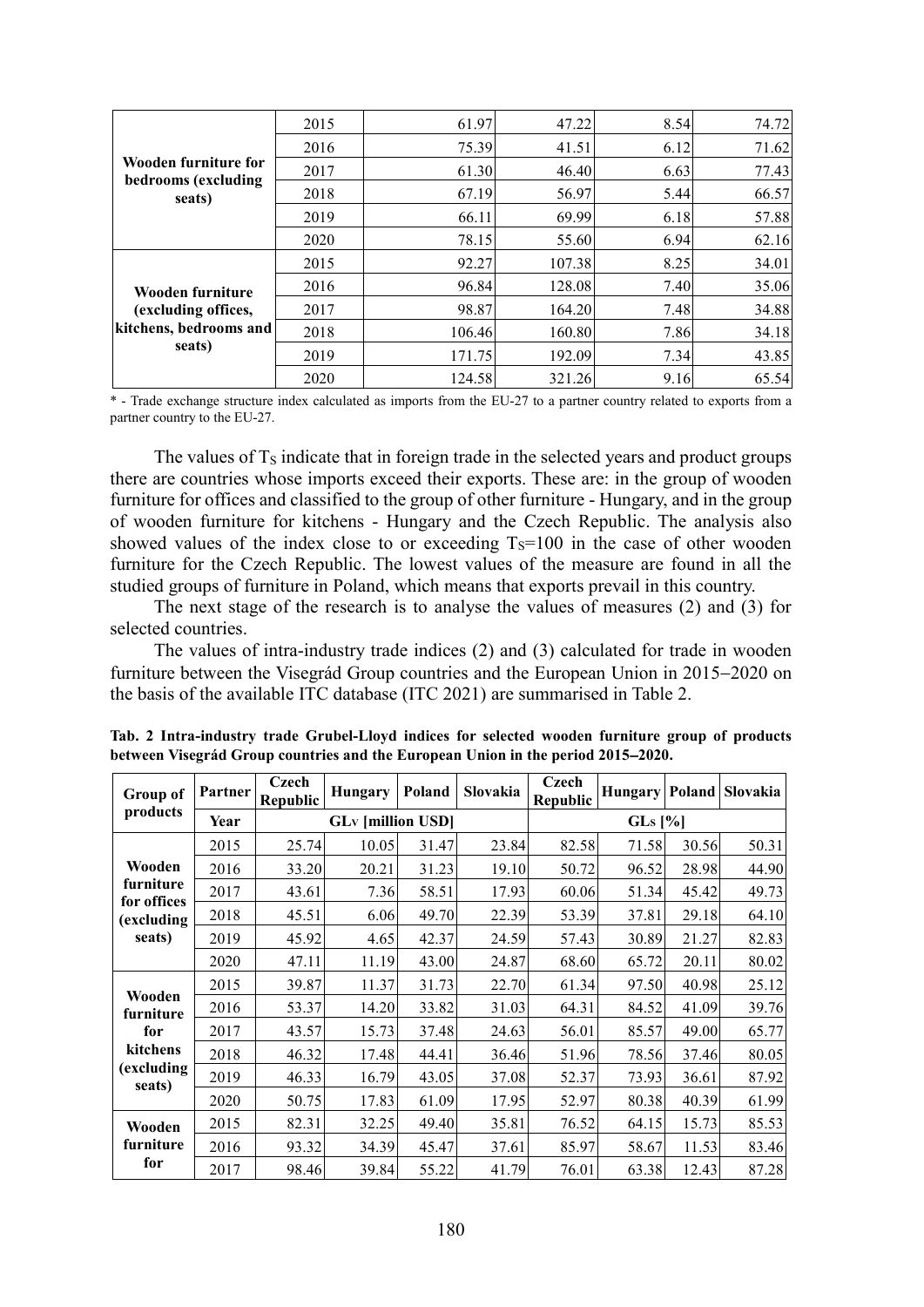| bedrooms              | 2018 | 110.53 | 46.87  | 63.00  | 44.78  | 80.38 | 72.58 | 10.32 | 79.93 |
|-----------------------|------|--------|--------|--------|--------|-------|-------|-------|-------|
| (excluding)<br>seats) | 2019 | 115.73 | 52.65  | 79.05  | 51.54  | 79.60 | 82.35 | 11.64 | 73.32 |
|                       | 2020 | 137.02 | 54.27  | 96.72  | 64.46  | 87.73 | 71.47 | 12.97 | 76.67 |
| Wooden                | 2015 | 246.16 | 112.09 | 211.21 | 114.33 | 95.98 | 96.44 | 15.24 | 50.76 |
| furniture             | 2016 | 286.36 | 113.92 | 218.28 | 127.04 | 98.40 | 87.69 | 13.78 | 51.92 |
| (excluding)           | 2017 | 307.36 | 94.32  | 238.14 | 141.69 | 99.43 | 75.70 | 13.92 | 51.72 |
| offices,<br>kitchens, | 2018 | 311.29 | 111.33 | 297.71 | 145.68 | 96.87 | 76.69 | 14.57 | 50.95 |
| bedrooms              | 2019 | 291.33 | 97.22  | 289.30 | 148.86 | 73.60 | 68.47 | 13.68 | 60.97 |
| and seats)            | 2020 | 436.55 | 64.89  | 382.18 | 204.93 | 89.05 | 47.48 | 16.78 | 79.18 |

The analysis of the data presented in Table 2 shows that the foreign trade of the Visegrád Group countries with the EU-27 in 2015-2020 is characterised by a large diversification of  $GL_V$ values. This applies to all the analysed product groups. In the case of wooden furniture for offices, in most of the analysed years, the lowest values of intra-industry trade were recorded in Hungary - the values of the mentioned indicator for this country range from USD 7.36 million in 2019 (the lowest value obtained in the analysed period) up to USD 20.21 million in 2016. The highest value of the measure in the discussed product group can be observed in Poland (USD 58.51 million) in 2017; in other years, Poland records equally high values of intra-industry trade, but in the case of the last two years analysed, the highest values of the measure can be observed for the Czech Republic (over USD 45 million). The values of intra-industry trade calculated using the GL<sub>V</sub> for Slovakia remain at a similar level throughout the analysed period, amounting to USD 22 million on average.

The wooden furniture for kitchens product group is characterised by similarly low levels of the  $GL_V$  index for Hungary's foreign trade with the EU-27 countries. Throughout the analysed period, this country shows the lowest values of intra-industry trade with the  $EU-27$  – according to the  $GL_V$  index the values vary from slightly over USD 11 million to almost USD 18 million. According to the index, the Czech Republic had the highest values of intra-industry trade (2) with the EU-27 in this product group in  $2015-2019$  (approximately USD 46 million on average). Poland enjoyed the highest result in 2020 with an intra-industry trade index GL<sup>V</sup> value reaching USD 61 million. In the group of wooden furniture for kitchens, Slovak  $GL_V$  index values for intra-industry trade with the EU-27 amount to slightly over USD 28 million on average.

Another product group analysed using the  $GL_V$  measure was wooden furniture for bedrooms. As in the previous two groups of furniture manufacturing products, the lowest values of intra-industry trade on the  $GL_V$  index are observed for Hungary (on average, in the analysed period they slightly exceed USD 43 million). The values for Slovakia are slightly higher (reaching approximately USD 46 million on average). Contrary to the previous two groups products, the highest values occur in the Czech Republic (on average USD 106 million and an upward trend in value throughout the period). In this product group, in analysed period Poland received a GL<sub>V</sub> index value averaging USD 65 million.

In the last of the studied product groups - wooden furniture, not classified elsewhere - the average highest  $GL_V$  index value can be observed in the Czech Republic (averaged over all the analysed years: USD 313 million), and the lowest in Hungary (approximately USD 99 million). Poland's average values of intra-industry trade according to the  $GL_V$  index, are just slightly lower than those achieved by the Czech Republic (approximately USD 273 million), Slovakia achieved an average value of the  $GL_V$  indicator in this product group at the level of USD 147 million.

The second part of Table 2 summarises the results of the study into the intensity of intra-industry trade of the Visegrád Group with the EU-27 countries using the Grubel-Lloyd index (3). When analysing the results obtained in the group of wooden furniture for offices,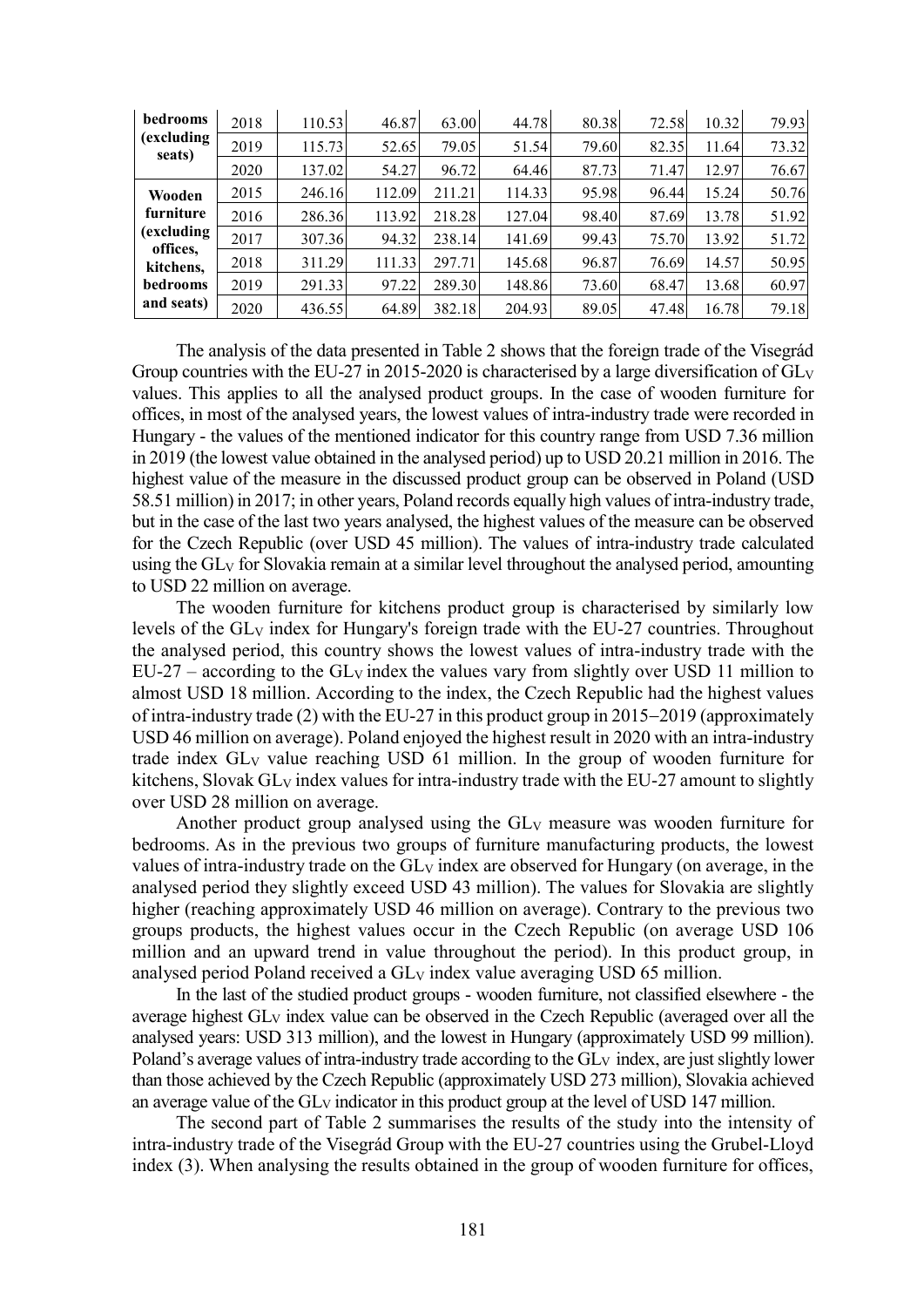it can be noticed that Poland has the lowest intensity of intra-industry trade with the EU-27. The value of the GL<sub>S</sub> index decreased to the level of 20.11% in the last year studied. Over the analysed period, the averaged GL<sub>S</sub> index for Poland is less than 30%. This situation is caused by large shares of exports and small shares of imports in the country's trade. Other countries recorded similar average values on the Grubel-Lloyd index (3) (for the Czech Republic, Hungary and Slovakia: 62, 59 and 62% respectively).

In the group of wooden furniture for kitchens, Hungary is characterised by a highest intensity of intra-industry trade. It can be said, that this product group demonstrates an almost perfect intensity of intra-industry exchange, with the GL<sub>S</sub> index for the country reaching an average score slightly over 83%. The calculation results for the Czech Republic and Slovakia are similar 56 and 60% respectively. Poland notes GLs index values in the range of 37–49%.

The results of the analysis for the GL<sub>S</sub> index for wooden bedroom furniture show a similar tendency to the results obtained in the calculations for the group of wooden office furniture. Again, the lowest intensity of intra-industry trade can be attributed to Poland, which records an average index value of less than 13% throughout the period under review. This result is understandable if we realise that the divergence between the volume of exports and imports continues to increase in this group of products. The average values of the  $GL<sub>S</sub>$  index for the Czech Republic, Hungary and Slovakia are at a similar level amounting to 81%, 69% and 81% respectively.

In the last analysed group of wooden furniture not classified elsewhere, the lowest  $GL<sub>S</sub>$  results are also obtained by Poland. On average, values do not exceed 15% in the discussed period. Contrary to Poland, the other analysed countries of the Visegrád Group also recorded high indices of intra-industry trade in this product group, with the highest values for the Czech Republic (over 92%), followed by Hungary (over 74%) and Slovakia (approximately 58%).

Summarising the obtained results, it can be stated that in trade with the EU-27 countries, Poland is a one-sided partner in the analysed groups of products of the furniture manufacturing industry, as exports prevail in its exchange.

The values of the Grubel-Lloyd index (3) for mutual trade between the analysed V4 countries are presented in Tables 3 and 4.

|                       | Year | Partner                                        |        |                |                       |  |  |  |
|-----------------------|------|------------------------------------------------|--------|----------------|-----------------------|--|--|--|
| Partner               |      | <b>Slovakia</b>                                | Poland | <b>Hungary</b> | <b>Czech Republic</b> |  |  |  |
|                       |      | Wooden furniture for offices (excluding seats) |        |                |                       |  |  |  |
|                       | 2015 | 37.71                                          | 21.42  | 88.21          | X                     |  |  |  |
|                       | 2016 | 34.36                                          | 8.55   | 11.16          | X                     |  |  |  |
|                       | 2017 | 34.98                                          | 23.61  | 2.08           | X                     |  |  |  |
| <b>Czech Republic</b> | 2018 | 38.91                                          | 35.11  | 23.75          | X                     |  |  |  |
|                       | 2019 | 69.40                                          | 31.91  | 49.77          | X                     |  |  |  |
|                       | 2020 | 76.74                                          | 17.78  | 61.68          | X                     |  |  |  |
|                       | 2015 | 28.26                                          | 0.00   | X              | 0.00                  |  |  |  |
|                       | 2016 | 73.40                                          | 0.00   | $\mathbf{x}$   | 1.79                  |  |  |  |
| Hungary               | 2017 | 65.35                                          | 3.76   | X              | 0.00                  |  |  |  |
|                       | 2018 | 50.00                                          | 0.00   | X              | 0.00                  |  |  |  |
|                       | 2019 | 24.67                                          | 0.00   | $\mathbf{x}$   | 0.26                  |  |  |  |
|                       | 2020 | 34.20                                          | 0.00   | X              | 5.37                  |  |  |  |
| Poland                | 2015 | 79.44                                          | X      | 0.00           | 3.95                  |  |  |  |
|                       | 2016 | 83.15                                          | X      | 0.00           | 10.09                 |  |  |  |

**Tab. 3 Values of intra-industry trade Grubel-Lloyd index (3) of wooden furniture for offices and kitchen between Visegrád Group countries in the period 20152020 [%].**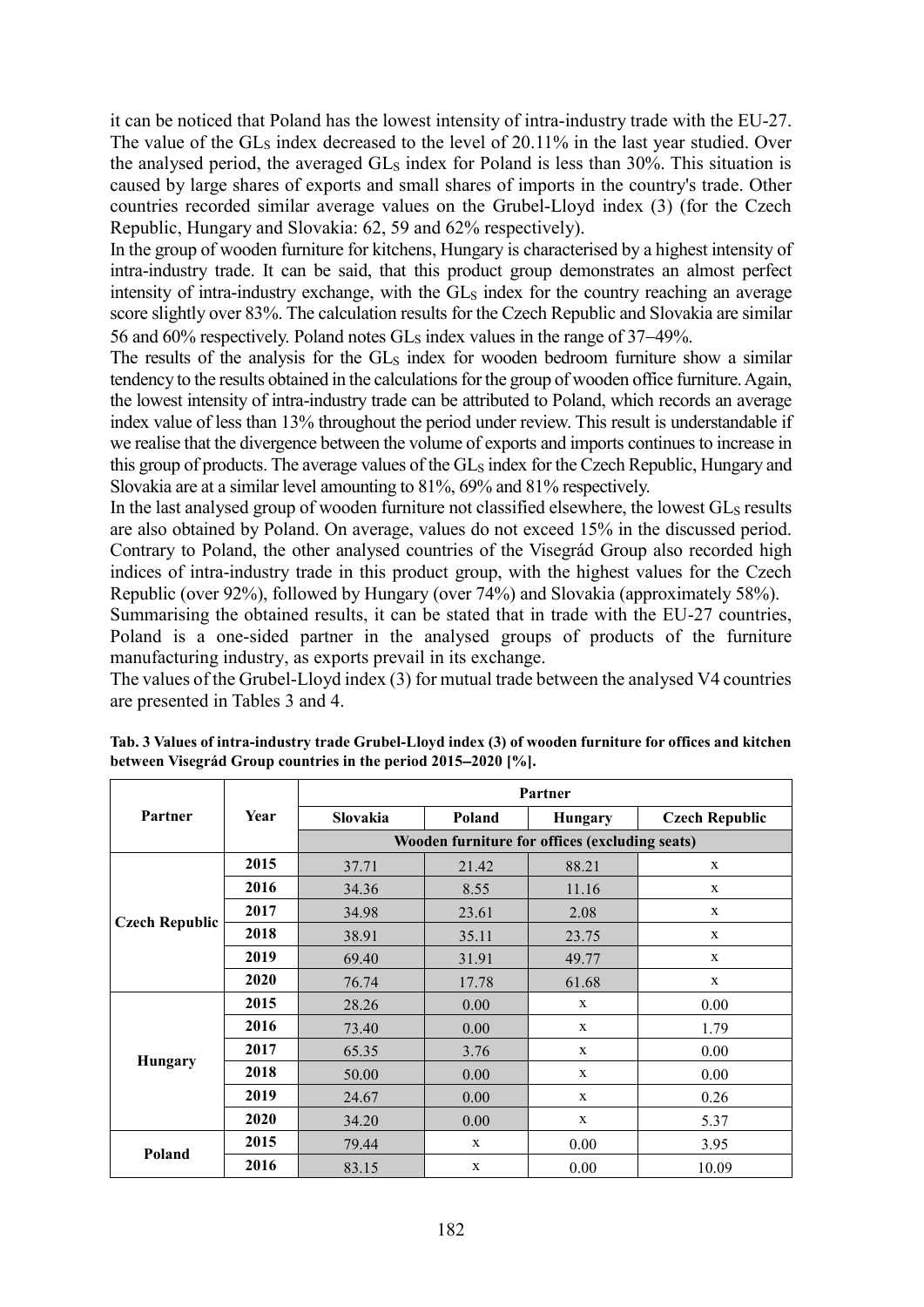|          | 2017 | 76.66                                           | X      | 0.00    | 8.97                  |  |  |
|----------|------|-------------------------------------------------|--------|---------|-----------------------|--|--|
|          | 2018 | 51.80                                           | X      | 0.03    | 7.30                  |  |  |
|          | 2019 | 33.44                                           | X      | 0.00    | 4.14                  |  |  |
|          | 2020 | 21.20                                           | X      | 0.00    | 3.67                  |  |  |
|          | 2015 | $\mathbf{x}$                                    | 25.49  | 70.80   | 49.97                 |  |  |
|          | 2016 | $\mathbf{x}$                                    | 14.88  | 14.14   | 62.97                 |  |  |
| Slovakia | 2017 | X                                               | 0.00   | 14.68   | 70.34                 |  |  |
|          | 2018 | X                                               | 1.14   | 9.30    | 65.82                 |  |  |
|          | 2019 | $\mathbf{x}$                                    | 1.62   | 0.62    | 58.07                 |  |  |
|          | 2020 | X                                               | 1.11   | 0.58    | 59.48                 |  |  |
|          |      | Wooden furniture for kitchens (excluding seats) |        |         |                       |  |  |
| Partner  | Year | Slovakia                                        | Poland | Hungary | <b>Czech Republic</b> |  |  |
|          |      | Partner                                         |        |         |                       |  |  |

**Tab. 4 Values of intra-industry trade Grubel-Lloyd index (3) of wooden furniture for bedrooms and other wooden furniture between Visegrád Group countries in the period 20152020 [%].**

|                       | <b>Year</b> | Partner                                                                                |              |             |                       |  |  |
|-----------------------|-------------|----------------------------------------------------------------------------------------|--------------|-------------|-----------------------|--|--|
| Partner               |             | Slovakia                                                                               | Poland       | Hungary     | <b>Czech Republic</b> |  |  |
|                       |             | Wooden furniture for bedrooms (excluding seats)                                        |              |             |                       |  |  |
|                       | 2015        | 59.91                                                                                  | 9.71         | 45.01       | $\mathbf x$           |  |  |
|                       | 2016        | 63.57                                                                                  | 4.28         | 20.67       | $\mathbf{x}$          |  |  |
|                       | 2017        | 61.02                                                                                  | 12.11        | 21.51       | $\mathbf{x}$          |  |  |
| <b>Czech Republic</b> | 2018        | 81.25                                                                                  | 9.55         | 26.77       | X                     |  |  |
|                       | 2019        | 84.35                                                                                  | 25.03        | 34.17       | X                     |  |  |
|                       | 2020        | 69.52                                                                                  | 56.57        | 27.64       | X                     |  |  |
|                       | 2015        | 89.24                                                                                  | 0.00         | $\mathbf X$ | 51.55                 |  |  |
|                       | 2016        | 26.67                                                                                  | 0.02         | X           | 43.09                 |  |  |
|                       | 2017        | 2.73                                                                                   | 0.00         | X           | 40.89                 |  |  |
| Hungary               | 2018        | 32.59                                                                                  | 0.00         | X           | 26.08                 |  |  |
|                       | 2019        | 11.76                                                                                  | 0.00         | X           | 35.94                 |  |  |
|                       | 2020        | 12.79                                                                                  | 0.00         | X           | 31.79                 |  |  |
|                       | 2015        | 96.59                                                                                  | X            | 0.96        | 4.69                  |  |  |
|                       | 2016        | 90.18                                                                                  | X            | 1.29        | 5.62                  |  |  |
| Poland                | 2017        | 88.71                                                                                  | $\mathbf{x}$ | 0.49        | 6.70                  |  |  |
|                       | 2018        | 86.35                                                                                  | X            | 0.80        | 4.14                  |  |  |
|                       | 2019        | 83.94                                                                                  | $\mathbf X$  | 0.84        | 4.67                  |  |  |
|                       | 2020        | 72.78                                                                                  | $\mathbf X$  | 0.84        | 5.26                  |  |  |
|                       | 2015        | $\mathbf X$                                                                            | 73.62        | 91.81       | 67.11                 |  |  |
|                       | 2016        | $\mathbf X$                                                                            | 69.65        | 38.76       | 71.64                 |  |  |
| Slovakia              | 2017        | $\mathbf x$                                                                            | 51.69        | 21.73       | 65.61                 |  |  |
|                       | 2018        | $\mathbf X$                                                                            | 49.45        | 5.73        | 71.41                 |  |  |
|                       | 2019        | $\mathbf X$                                                                            | 37.76        | 12.56       | 70.06                 |  |  |
|                       | 2020        | $\mathbf X$                                                                            | 35.11        | 26.27       | 59.38                 |  |  |
|                       |             | Wooden furniture for bedrooms (excluding offices, kitchens and<br>bedrooms, and seats) |              |             |                       |  |  |
| Partner               | Year        | Slovakia                                                                               | Poland       | Hungary     | <b>Czech Republic</b> |  |  |
|                       |             | Partner                                                                                |              |             |                       |  |  |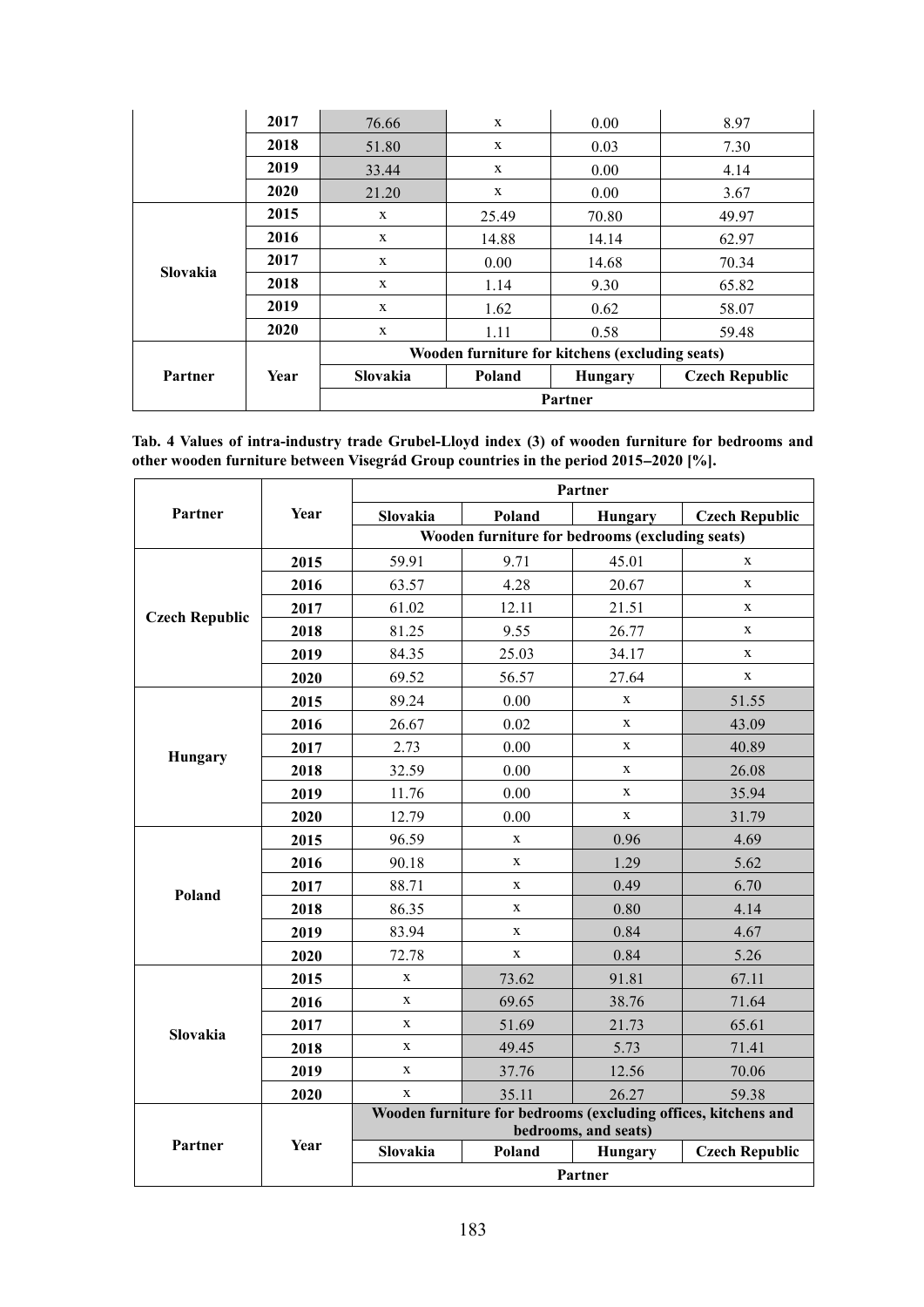The data analysis presented in Table 3 reveals that, in the group of wooden furniture for offices, the highest values of intra-industry trade are obtained in the Polish trade with Slovakia. The GL<sub>S</sub> index values, especially in  $2015-2017$ , exceed 70%, reach in excess of 83% (2016). In the subsequent years, a decline in the intra-industry trade index between these countries is observed, and in the last year, analysed the Grubel-Lloyd index (3) is less than 22%. The structure of these partners' exports and imports is helpful when explaining the values of the  $GL<sub>S</sub>$  index - in 2015 and 2016, imports in this commodity group from Slovakia to Poland accounted for 140 to 150% of exports, while in subsequent years, the value of imports plummeted to a level of less than 12% of the value of exports in the last analysed year.

On the other hand, reverse tendency can be found from an analysis of intra-industry trade for Slovakia and the Czech Republic. The intra-industry exchange of wooden furniture for offices in  $2015-2017$  shows a stable level of  $35-38%$ , before recording significant increases in the next three years, up to approximately 77%.

Therefore, a hypothesis can be made that the increase in intra-industry trade between Slovakia and the Czech Republic came about as a result of the decline in the value of intraindustry trade between Slovakia and Poland. In order to verify this hypothesis, in-depth studies of trade exchange between Poland, Slovakia and the Czech Republic in the area of the discussed furniture manufacturing industry product groups would be required.

The intra-industry exchange in Slovakia and Hungary in the sector of wooden furniture for offices, apart from higher values in 2016, 2017 and 2018, caused by greater Hungarian exports, is at a level of up to 35%.

As for the intra-industry exchange of wooden furniture for offices between Poland and the Czech Republic, the highest values of the GLs index were obtained in 2018 and 2019, though these values are still much lower than those obtained for intra-industry trade between Poland and Slovakia, especially when comparing the results obtained for these trading partners in the last years under analysis.

The results of the study of trade exchange using the Grubel-Lloyd index (3) for Poland and Hungary showed that there is practically no intra-industry trade between the partners in the product group of wooden furniture for offices. The reason for the low values of the GLs index may be the negligible values of exports and imports in this product group.

In contrast to the trade exchange of products from the group of wooden furniture for offices with Poland, Hungary achieves quite high results in this group of products for intraindustry trade with the Czech Republic. The value of the exchange between these countries is quite variable, ranging from 2% to slightly over 88%.

In the foreign trade of wooden furniture for kitchens, the highest values of the  $GL<sub>S</sub>$ index are achieved by the exchange between Slovakia and the Czech Republic. The values of intra-industry trade for this product group range from approximately 50% in 2015. to over  $70\%$  in 2017. In the subsequent years, the Grubel-Lloyd GLs index for Slovakia's trade with the Czech Republic fluctuates around  $60-66%$ .

When analysing the value of the GLs index in this product group between Slovakia and Hungary, the Grubel-Lloyd index (3) results are clearly significantly different from those calculated for these countries in the case of trade in wooden furniture for offices. The Grubel-Lloyd index (3) values of both countries in the first year analysed exceeds 70%, before dropping to between 10 and 20% in the following years, and finally, disappearing completely in the last analysed year. The reason for this situation is decreasing levels of export of kitchen furniture from Hungary to Slovakia on the one hand, and growing exports from Slovakia on the other.

A similar situation occurs in relation to the trade between Slovakia and Poland in wooden furniture for kitchens. Initially, the value of intra-industry trade calculated using the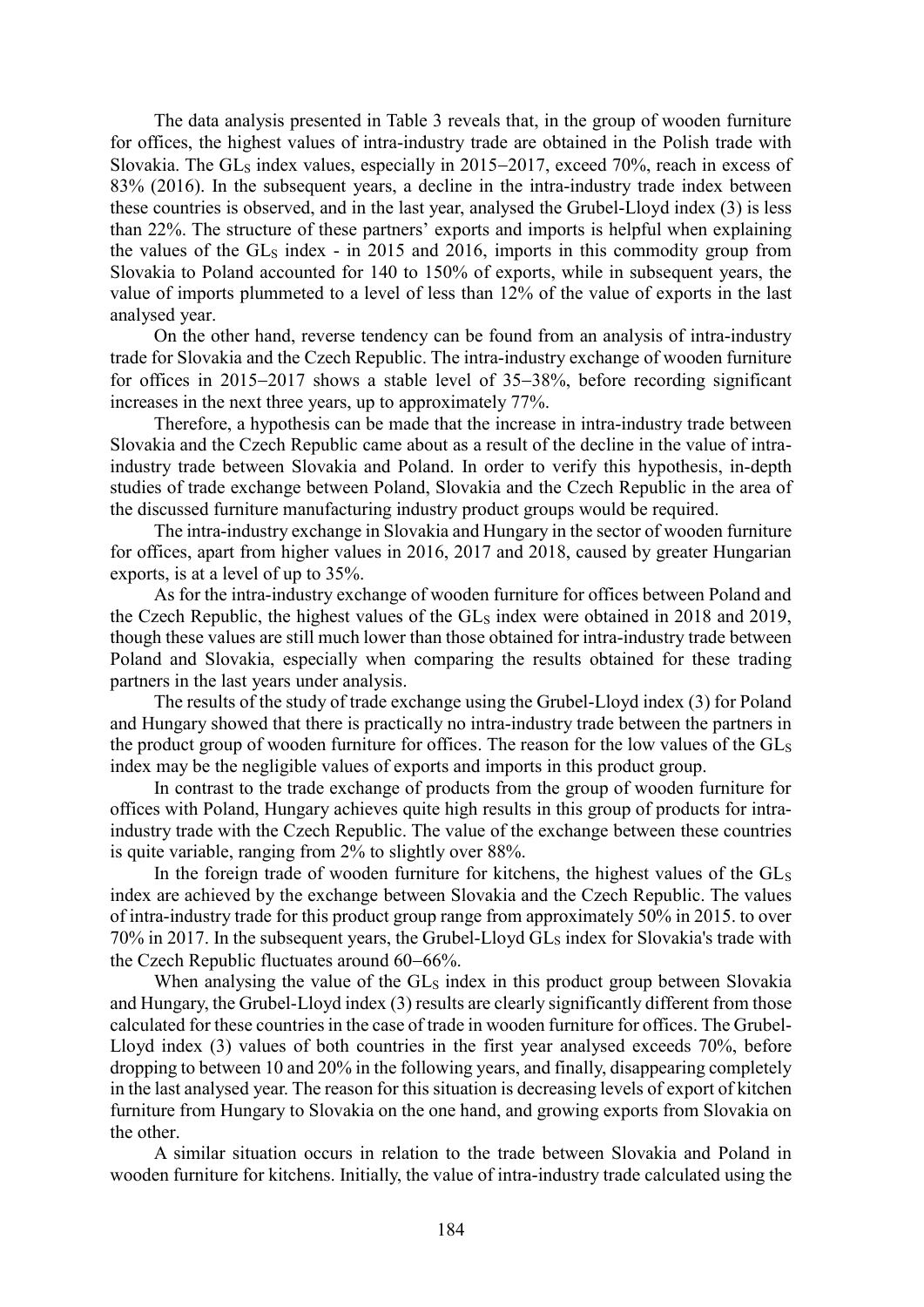Grubel-Lloyd index (3) is at the level of several dozen per cent, before dropping dramatically from 2017 and in the last three analysed years. In the trade between these countries, there is also a slight export imbalance in favour of Poland.

Equally low values of the Grubel-Lloyd GL<sup>S</sup> index are recorded for the trade in wooden kitchen furniture between Poland and the Czech Republic. The highest result obtained in this case is 10% for 2016. There is no inter-industry exchange in this product group between Poland and Hungary, or between Hungary and the Czech Republic throughout the analysed period.

In the group of wooden furniture for bedrooms, the intra-industry trade measured by the Grubel-Lloyd index GL<sub>S</sub> records the highest results for trade between Poland and Slovakia. The intra-industry trade for wooden bedroom furniture for this pair of partners is mostly stable at level of 84 to 97%, only 2020 shows a visible decline in the index values.

The next GLs index by value is found in trade between Slovakia and the Czech Republic. For these countries, the Grubel-Lloyd index (3) ranges from 60% to 85%. In turn, the lowest values of intra-industry trade are observed for this product group for the Poland-Hungary pairing. The values of the Grubel-Lloyd index for intra-industry trade in wooden bedroom furniture between Hungary and the Czech Republic reach a level from 21% to 45%, and between Hungary and Slovakia the level is from 3% to 33%. There is a negligible level of intra-industry trade between Poland and the Czech Republic.

The last product group tested using the Grubel-Lloyd index (3) was the group of wooden furniture not classified into any of the aforementioned groups. In this group of products, the Czech Republic and Slovakia show the highest average values of intra-industry trade. The  $GL<sub>S</sub>$  index values for these countries remain stable at the 66 to 72% level throughout all the years analysed, except for the last year, in which the Grubel-Lloyd index results slightly decreased to around 60%. Intra-industry trade in Poland and Slovakia is characterised by similarly high results with the Grubel-Lloyd index values starting the period in excess of 70%, but with a gradual decline observed in subsequent years. Taking into account the average value of the GL<sub>S</sub> index calculated for the analysed countries of the Visegrád Group, similar results for trade between Hungary and the Czech Republic as well as Hungary and Slovakia are observed.

Apart from the lowest values of intra-industry trade, again observed in the case of trade between Hungary and Poland throughout the analysed period, it is worth noting the small values of the index GLs for the exchange between the Czech Republic and Poland. For wooden furniture not classified in any of the other groups, the  $GL<sub>S</sub>$  values range from about  $4\%$  to about  $7\%$ .

#### **CONCLUSIONS**

Recently, the furniture industry in Central and Eastern Europe has suffered in particular, due to the reduction in trade caused by the COVID-19 pandemics. The slowdown in global demand has also affected economies driven by domestic consumption – these countries have tended to fail to avoid the side effects of regional and global constraints.

The analysis showed that Poland has experienced significant disproportions in foreign trade between export and import, especially in the three analysed groups of furniture, namely: furniture for kitchens, furniture for offices and other furniture (outside of those groups). Poland was a net exporter to the EU-27 – exports in these furniture groups exceeded imports several times. This situation occurred throughout the period under consideration. The furniture for bedroom exports to the EU-27 were characterised by a smaller, but significant advantage, amounting to three or four times the value of imports. This situation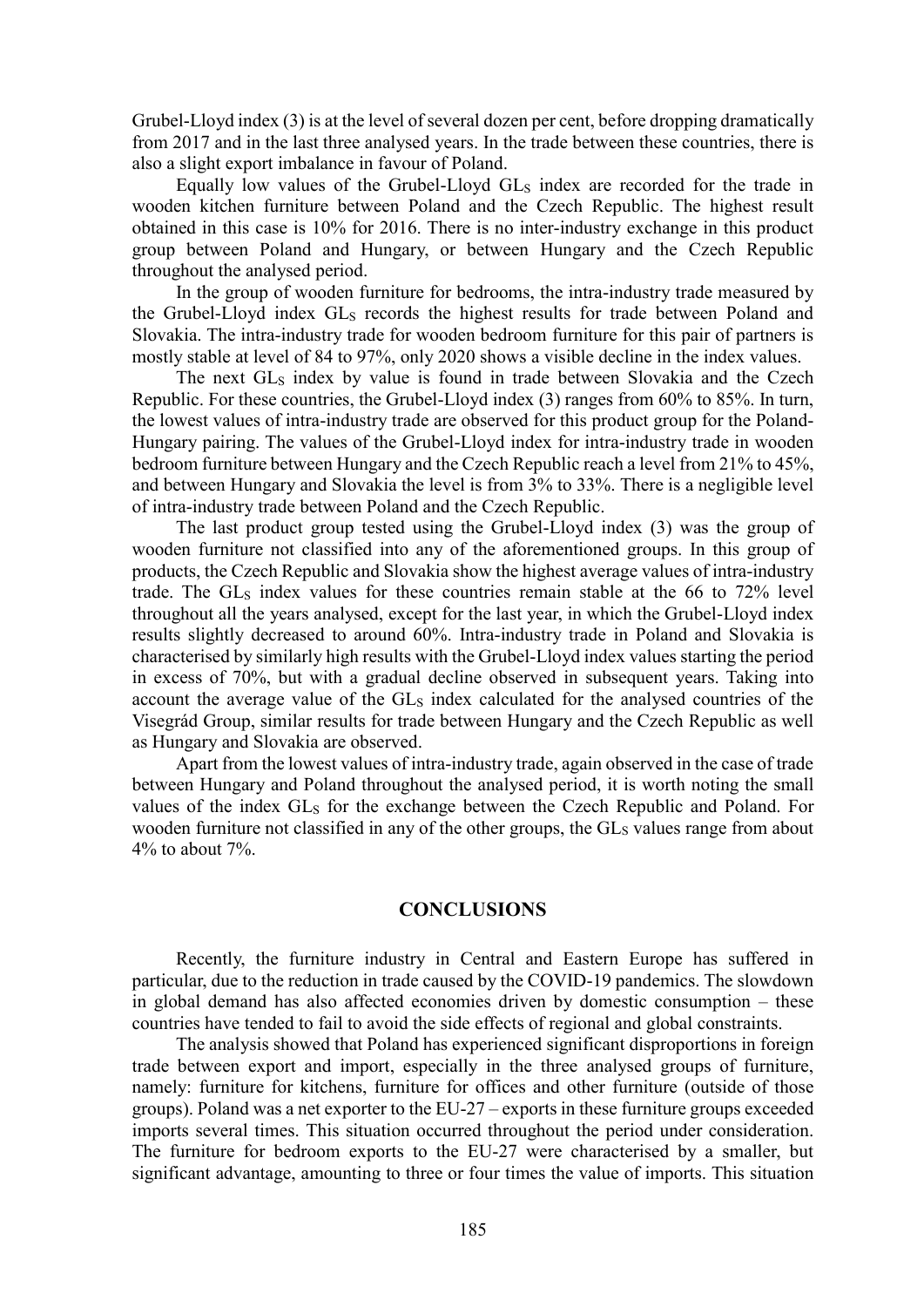was undoubtedly influenced by Poland's position as one of the leading exporters of furniture - it is estimated that in 2019 about 90% of furniture production was exported. The analysis of the results shows that the imports from the EU in the analysed period has a constant upward trend for all discussed groups of furniture. The worst year for imports to Poland was 2019, while the best for exports in these groups of furniture products – was 2018. Such large disproportions in foreign trade are reflected in the Grubel-Lloyd index values - some of the lowest values in trade with the EU and with other analysed countries were reported by Poland. It seems that despite the difficulties related to the COVID-19 pandemic in 2020 and the decline in the furniture manufacturing industry's turnover by 35% compared to 2019, furniture exports from Poland have not changed significantly. The situation of the furniture industry in Poland was probably even improved by a positive impulse, generated by the renovation boom in 2020. An additional factor was an increase in furniture orders and the implementation of government anti-crisis shields.

The Grubel-Lloyd index values calculated for trade between the EU-27 and the analysed countries confirmed that there is a good level of intra-industry trade. They did not show significant disproportions between imports and exports as in the case of Poland. The EU-27 foreign trade with the Czech Republic and with Slovakia was particularly balanced.

In trade relations with the EU-27 Slovakia is also a net exporter for all furniture groups except kitchen furniture.

In contacts between the individual partners from the Visegrád Group in the group of office furniture, the highest indicators of the GL<sub>S</sub> index were recorded in Poland's trade with Slovakia and in the Czech Republic's with Hungary. The geographical proximity testifies to the development of trade contacts between these countries. It seems that intra-industry trade between Poland and Hungary does not occur precisely because of the geographical distance, as well as the more limited size of the Hungarian market.

In the group of kitchen furniture, the  $GL<sub>S</sub>$  index values helped confirm the existence of a well-developed intra-industry trade between close neighbours, such as the Czech Republic and Slovakia. In other cases, the intra-industry trade measured using the  $GL<sub>S</sub>$  index is unsatisfactory, or simply does not occur.

The GL<sub>S</sub> index values for trade of wooden furniture for the bedroom group showed well-developed relations between the Czech Republic and Slovakia, as well as between Poland and Slovakia. Generating positive net export values is the driving force for building a competitive advantage of the industry. Slightly lower trade results in this product group were achieved between the Czech Republic and Hungary.

The analysis of the Grubel-Lloyd index for the last group of furniture showed a similar level of intra-industry trade between Poland and Slovakia, the Czech Republic and Slovakia and the Czech Republic and Hungary.

The calculations performed in this paper, in addition to showing trends in foreign trade between the analysed countries will allow more in-depth analyses of contacts between individual Visegrád Group countries to be carried out in the future, looking at the types of intra-industry exchange and assessing the competitiveness of the furniture industry in the discussed countries.

#### **REFERENCES**

BRODZICKI, T. 2011. Handel zagraniczny państw Grupy Wyszehradzkiej. Zmiany strukturalne i rola handlu wewnątrzgałęziowego, In Analizy i Opracowania KEIE, Uniwersytet Gdański, nr 4/2011 (007), ISSN: 2080-09-40.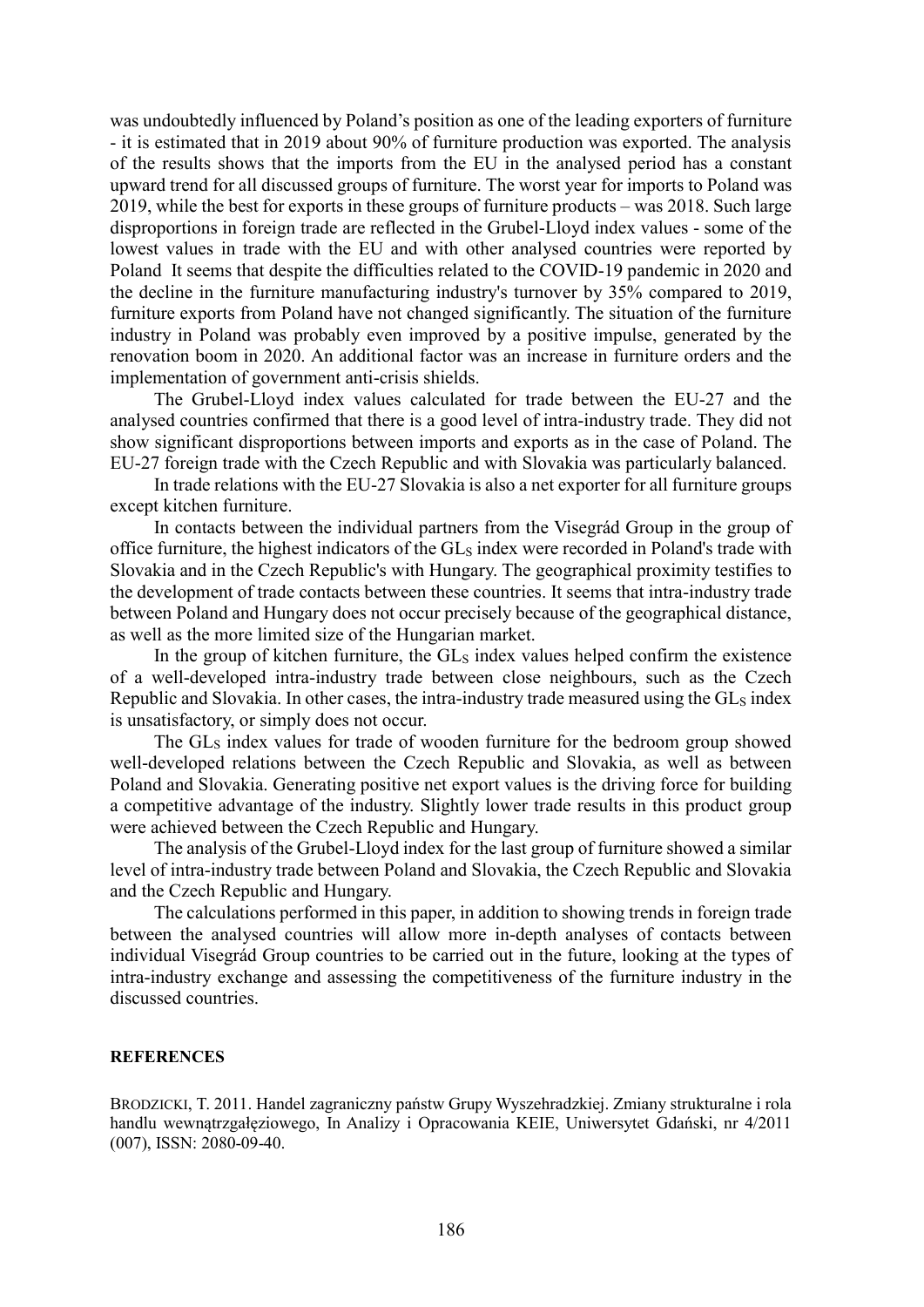CVETANOVIĆ, S., NIKOLIĆ, M., CVETANOVIĆ, S. 2019. Wood industry trade competitiveness of selected countries of Southeast Europe. In Drvna Industrija, 70: 209–219. DOI: 10.5552/drvind.2019.1803.

CZARNY, E. 2002: Teoria i praktyka handlu wewnątrzgałeziowego. Monografie i Opracowania, z. 496. Warszawa : Oficyna Wydawnicza Szkoły Głównej Handlowej, ISBN: 83-7225-137-1.

GREENAWAY, D., THARAKAN P. K. M. 1986. Imperfect Competition and lnternational Trade. Policy Aspects of lntra-Industry Trade. Brighton: Wheatsheaf Books.

GRUBEL, H.G. 1967. Intra-industry specialization and the pattern of trade. In Canadian Journal of Economics and Political Science, 33: 374–388.

GRUBEL, H.G., LLOYD, P.J. 1975. Intra-industry Trade: The Theory and Measurement of International Trade in Differentiated Products. Wiley, New York, ISBN: 0333176243.

GRZEGORZEWSKA, E., SEDLIACIKOVA, M., DRABEK, J., BEHUN, M. 2020. Evaluating the international competitiveness of polish furniture manufacturing industry in comparison to the selected EU countries. In Acta Facultatis Xylologiae Zvolen, 62(2): 149–164. DOI:10.17423/afx.2020.62.2.14

GRZEGORZEWSKA, E., SEDLIAČIKOVÁ, M., KALAFÚS, J. 2021. A comparison of the importance of the furniture manufacturing in EU countries using cluster analysis and Hellwig's method. In Acta Facultatis Xylologiae Zvolen, 63(1): 151−164. DOI:10.17423/afx.2021.63.1.14

HAJDÚCHOVÁ, I., HLAVÁČKOVÁ, P. 2014. Vplyv globálnej ekonomiky na lesnícko-drevársky sektor v Českej a Slovenskej Republice. In Acta Facultatis Xylologiae Zvolen, 2014, 56(2): 135–146, ISSN 1336- 3824.

ITC 2021. Trade Map, database. Available online https://www.trademap.org/Index.aspx (accessed on 17 March 2021).

KAWECKA-WYRZYKOWSKA, E., AMBROZIAK, Ł., MOLENDOWSKI, E., POLAN, W., 2017. Intra-Industry Trade of the New EU Member States. Theory and Empirical Evidence. PWN, Warsaw. ISBN: 978-83-01-19718-6.

KLIMCZAK, Ł. 2016. Handel wewnątrzgałęziowy państw Bałkanów Zachodnich w relacjach wzajemnych oraz z Unią Europejską, Unią Europejską.pl Nr 2 (237), 10–18.

ŁAPIŃSKA, J. 2014. Determinants of Intra-Industry Trade in Agricultural and Food Products Between Poland and EU Countries. In Danube 5(3): 159-172. DOI:10.2478/danb-2014-0009.

ŁAPIŃSKA, J. 2017. Ocena możliwości rozwoju polsko-czeskich obrotów towarowych produktami przemysłu chemicznego na podstawie modelu handlu wewnątrzgałęziowego. Instytut Badań Gospodarczych, Polskie Towarzystwo Ekonomiczne Oddział w Toruniu. ISBN 978-83-65605-02-3. MISALA, J. 1985. Wymiana wewnątrzgałęziowa w polskim handlu zagranicznym, Ekonomista, nr 3.

MISALA, J., PLUCIŃSKI, E.M. 2000. Handel wewnątrzgałęziowy między Polską a Unią Europejską. Teoria i praktyka, Elipsa, Warszawa. ISBN: 83-7151-364-x.

MOLENDOWSKI, E. 2006. Handel wewnątrzgałęziowy krajów CEFTA z państwami Unii Europejskiej. In Gospodarka Narodowa, 5–6/2006, 75–92.

MOLENDOWSKI, E., POLAN, W. 2015. Handel wewnątrzgałęziowy - miernikiem międzynarodowej pozycji konkurencyjnej gospodarek. In Studia i Prace Wydziału Nauk Ekonomicznych i Zarządzania Uniwersytetu Szczecińskiego, 41, t.1, 11-23.

OECD 2010. Measuring Globalisation. Economic Globalisation Indicators 2010. Available online: https://www.oecd-library.org/deliver?redirecturl=http%3A%2F%2Fwww.keepeek.com%2FDigital-

Asset-Management%2Foecd%2Findustry-and-services%2Fmeasuring-globalisation-oecd-economicglobalisation-indicators-2010\_9789264084360-en&isPreview=true&itemId=%2Fcontent%2

Fpublication%2F9789264084360-en (accessed on 17 March 2021).

PAROBEK, J., PALUŠ, H., LOUČANOVÁ, E., KALAMÁROVÁ, M., GLAVONIĆ, B. 2016. Competitiveness of Central European countries in the EU forest products market with the emphasis on Slovakia. In Acta Facultatis Xylologiae Zvolen, 58(1): 125–136, DOI: 10.17423/afx.2016.58.1.14.

PLUCIŃSKI E. 1996. Intensywność handlu wewnątrzgałęziowego krajów CEFTA z Unią Europejską i w ramach CEFTA, Instytut Gospodarki Światowej, SGH, Prace i Materiały, nr 150, Warszawa.

RATAJCZAK, E., SZOSTAK, A., BIDZIŃSKA G., 2008. Pozycja konkurencyjna polskiego sektora drzewnego na rynku krajowym i europejskim. In Drewno 51(179), 95-121.